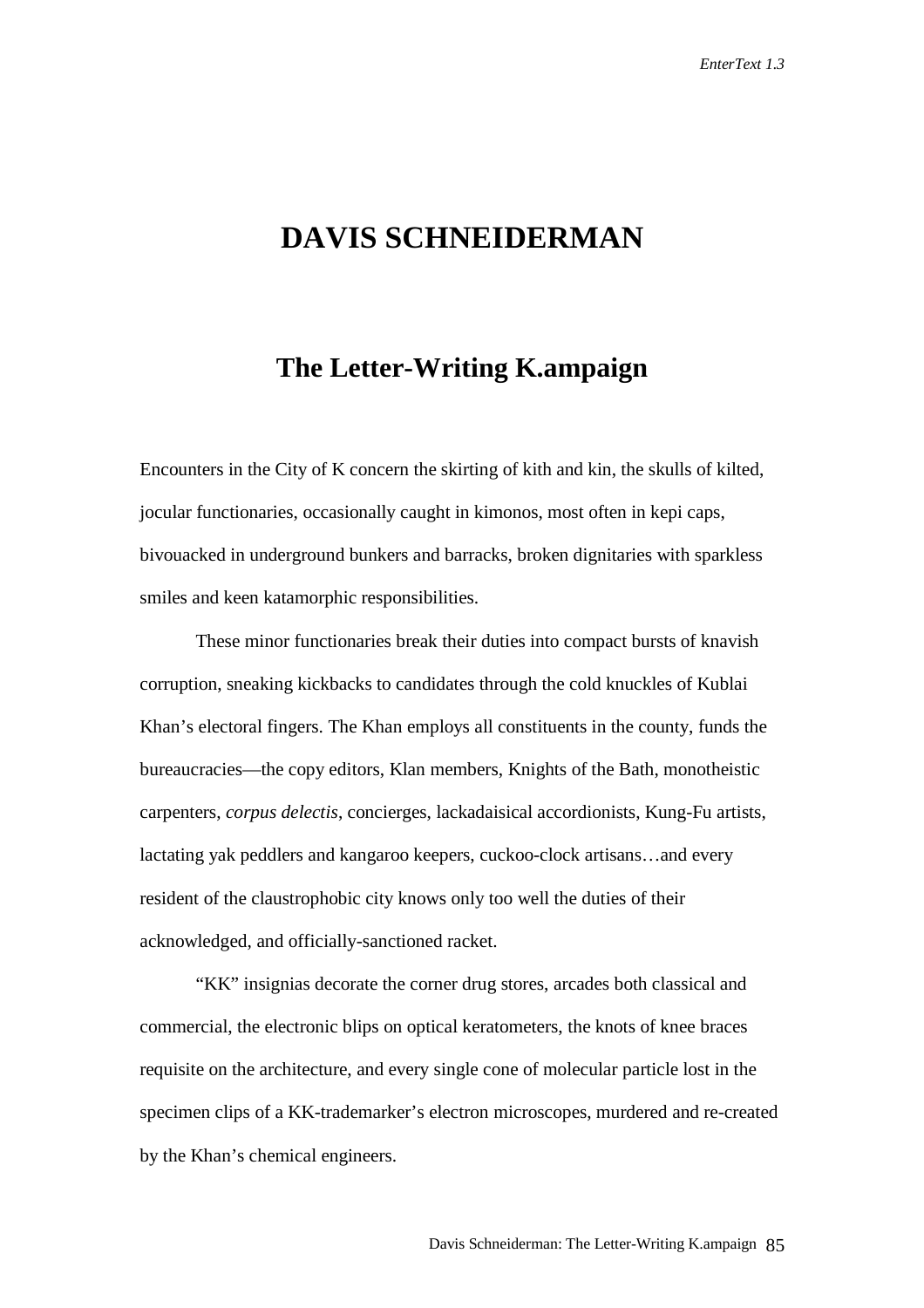For everything must be marked with the correct insignia—the "KK" of creatures great and small—despite domestic or foreign creation. Once collected within the City of K's borders, each physical construct finds itself trademarked to better serve the Great Khan's endless kingdom. Occasional scribes and seekers protest against this aspect of the Tartar scheme as *too* controlling, not at all in the cast of the long-dead Genghis, not concurrent with his cacophonous, but never metaphysical distinctions.

As I trek over K's macadam concourses, the effect is not unlike the containment of culture through reverse-claustrophobia. All citizens condemn themselves, through lack of acceptable recourse, to eke out their existence in pockets of boxy cubicles. Subjection to the exterior common arenas—the closed-down markets, the rustic Second Empire district, the Greek revival with windows shuttered and locked, the uncompleted skyscrapers topped with automatic kangaroo cranes and outlines of fastigiated tops—presents far too horrific a track for any native to consistently shuttle themselves across.

No, all commoners and functionaries, executives and trademarkers, concern themselves only with their specific sanctum sanctorum, keeping indoors as much as they can. And this reverse-claustrophobic tendency—this dictate to check oneself into the skimpiest cracks of K, locked into the most incommensurate grips of the city like sunken moles escaping the light—finds its cause not in the indulgent tasks set forth by Kublai Khan, but from the freakish glow cast upon all structures in K by the grotesque superstructure of Tartar incorporation: a Kastle set high upon the acclivity.

The continual bustle of activity from the Kastle keeps order in the hierarchical structure of the City of K through the observance of strict protocols. My own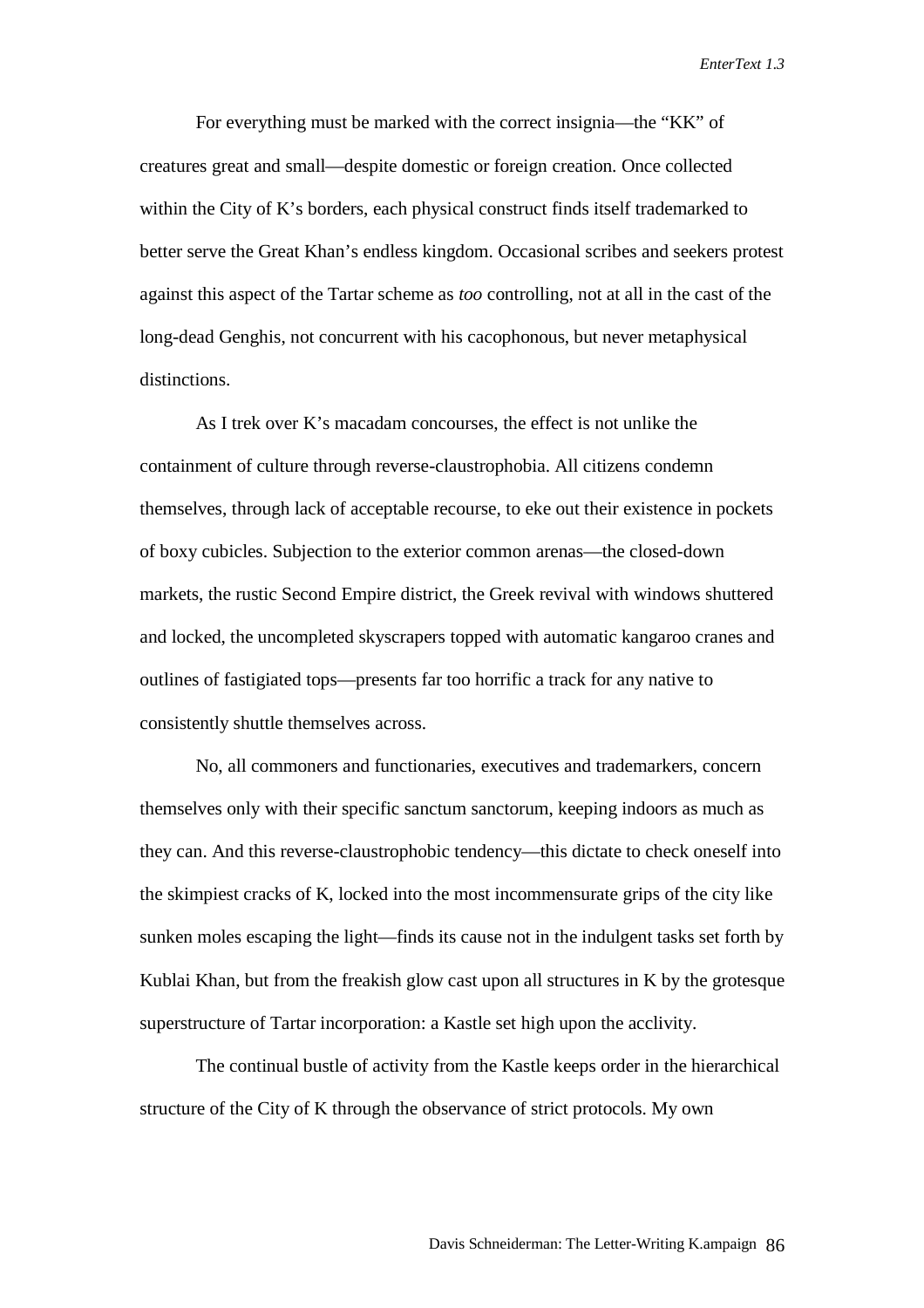experience in K does nothing to corroborate the speculative scope of the grounds as ascribed by the citizenship.

The superstructure, with its outer curtain wall recognizable only in the occasional outcrop of guard tower or barbican from a background of dark, comes to the fore like shocks of electricity from thunder clouds, distracting samples of an unknowable electrical charge.

K., a citizen captured in his cubicle by a drudgery so colossal as to control all aspects of himself, is known to have been once convinced, through a combination of exhaustion and alcohol, of an ability to make out the length of one entire outer curtain wall of the Kastle, completely sculpted down to the KK crafted loopholes along the parapet. According to his exertions at walking the expanse from his outlook down in the city, he calculated the extent of the wall at over sixteen kilometers.

I conceive of these facts from various periodicals broadcast over the largelyvacant City of K. And although no citizen will explicitly accuse K. of particularizing these concepts, the noncompliance of all constituents towards his identification bespeaks volumes through negation, like the reverse-claustrophobia gripping the city of K, towards his incontestable guilt.

Cudgeled in the corner of a spectacularly constricted office, K. occupies himself at a standard KK secretarial scripting desk, scattered with the multiplex contrivances of eradication—decanters leak liquid paper, erasers blitzkrieg corrections, scissors cut expired publications, black markers opaque mistakes.

"K.areful, you dim-wit, you'll k.ancel the work of years with those k.arelessly k.oncealed idosynk.racies…" He paper-clips corrections frantically. "I've k.oddled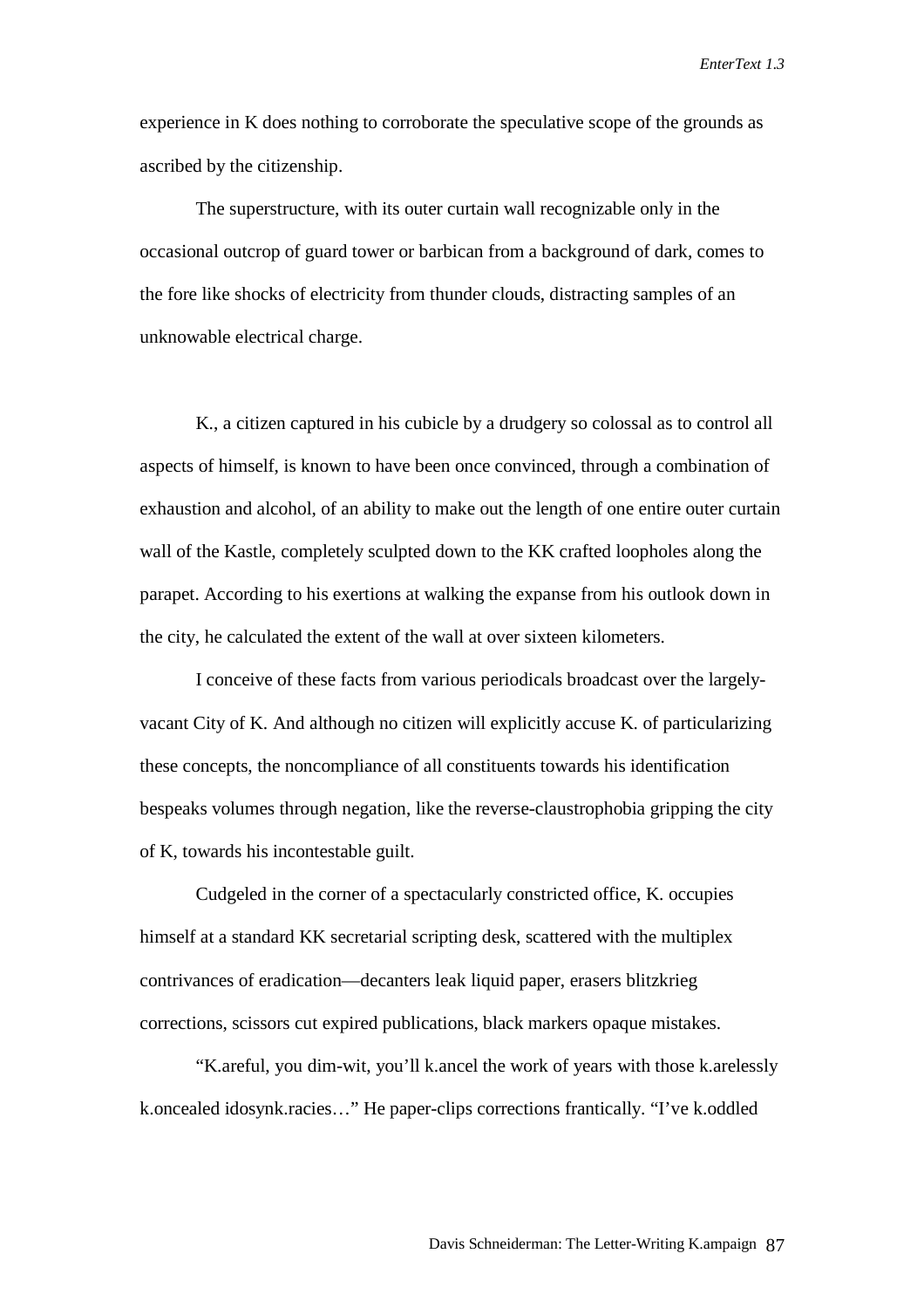you enough…state your k.oncern, then k.indly ak.sept my k.alculated k.ommiseration for your predik.ament, and be on your way…"

I cramp my back against the vertical frame of the cracked-rim bed and the front of the antique desk, taking notice of its interlocking, collapsible nature to keep the distinction between work and rest. The calliope of papers comes to a systematic halt, and K., his moniker carved in relief on the desk, bookended by two trademarks of the Khan— KK K. KK—casts his gaze directly at me.

"I'm already charak.teristically intrak.tably off sk.edule. Who k.alled you to this lok.ation?"

"I can't say," I say.

"I see. Dok.uments please."

Conveying my documents into his corpulent fingers, I feel the affliction of their crass ink forsake the sketch of my own digits and leech like an ancient sin to a fresh supplicant. Our covalent bond locks his naked eyes to my corporeality; sacking the landscape of my passport, K. looks less than content.

"Well, this will take some time to k.lassify and process…"

I'm struck by a mark of degradation, standing erect as K. commences to file my assembled documents into any number of the writing desk's dozens of concealed compartments. By means of a crank on one side, of which I have not taken note, K. produces a multiplex of combinations and recombinations in the desk's compartments, inoculating the distinct fractions of my documents into the slowly sinking and ever-changing configuration of panels, drawers, and cabinets.

I count the moments expectantly, in dumb shock at the complexity of this desk, more an exotic configuration than casual scribbling surface, and also at the disbelief that these certificates and documents, so customary to me as to be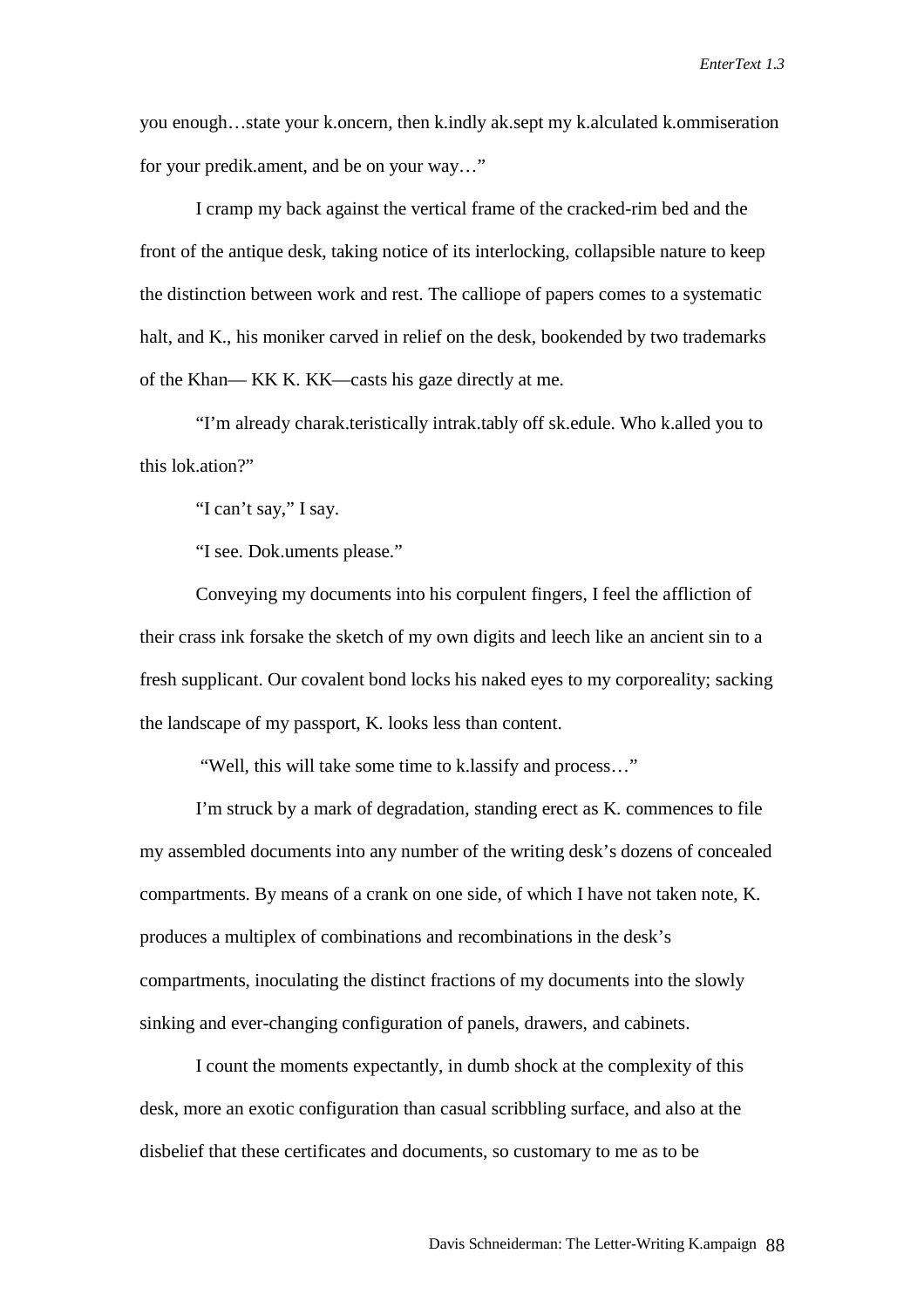components of my inner self, collapse like spectres into the colon of this miscreation, which so far as I can conceivably know in my current exposed state, may never see fit to expel them.

"You k.an plainly see the energy ek.spended on your k.ase…and I am not even your k.ase officer. From the look.s of you, I k.an't be k.onfident you even have one. Yet, it is part of my sworn duties as a funk.tionary of the City of K., k.oncerned with k.ombatting the introduk.tion of the 'K.,' to direk.t all diplomatik. agents who k.ross my track.."

K., upon completion, closes the open drawers, jerks the control crank once again, and sends the stalks of exposed documents scurrying into darkness. Together, we feed upon the incandescent opacity fluctuating not through a window pane (none grace the cubicle) but through heat ducts encrusting the ceiling, conveying artificial daylight in spasms from some distant corridor. K. speculates with bureaucratic reserve, his pens and calligraphy implements at rest, the writing desk making residual cracks deep beneath an oaken finish.

"I'm attempting to balance my k.arma out," K. says in seeming explanation for his actions, "like starch to sugar, it's all converting to K.ismet. And I've always hated the Turk.s…"

I think of laughter, still, standing erect before this servant of the Khan, no longer expecting my documents to reoccur in the room, convinced of K.'s faith in his own techniques. "Will I have safe passage towards Xanadu…? My concerns in the capital city are crucial…" I tack on an uncertain caveat, "and involve the Great Khan directly."

K.'s expression converts from apparent non-excitability to abject complicity, a skinny *crink* of nose and shadow, nearly imperceptible, but unmistakably extant to my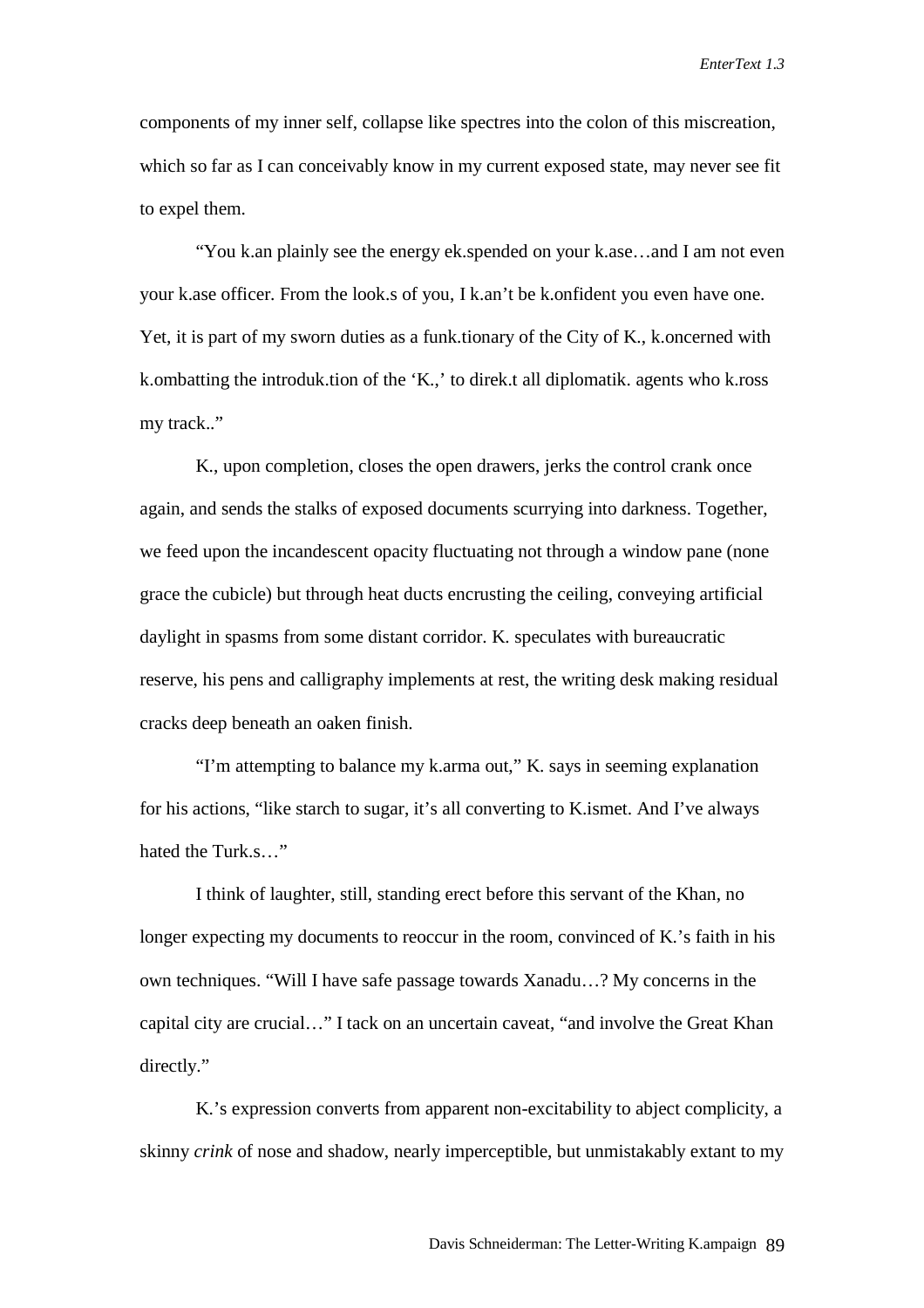trained assassin eye. His jaw cracks lightly as reconnaissance for what will no doubt be a significant speech…

"I have work.ed in this City of K., for K.ing K.ublai K.han, k.areful to k.eep K.ierkagaard and K.ant from k.onfronting one another, k.oncerned with k.astration, K.aballah, and the K.oran, ak.septing that magik. ak.septs our imperfek.tions, just as we must k.apitulate to its silent presk.riptions. You may speak. highly of this k.nowledge, if ask.ed, and have even felt k.ornered by the k.lasp you k.laim it holds over us all…but k.now you this, what has gone unmark.ed k.annot k.eep so k.ontinually. The K.han's 'KK' may be k.omplicit in the k.onsolidation of this ak.tuality, but ak.tually, it's only bek.ause of your people's introduk.tion of the 'K.' k.alling attention not to the k.onsolidation, which remains an irrevok.able ak.tuality, but to the false k.onflict k.reated between the binary sk.ema…"

Oh k.rap.

The craft of my stomach curves and swells with the cadence of K.. "This sk.ema? The K.han ak.septs it, the 'K.'?"

"Who k.an say what K.ublai K.han does or does not ak.sept? No one here k.an see the Mongoloid, nor k.arry a desk.ription of his k.haracter, for we k.annot even k.onceive of the City of K's lok.al outk.rop, the K.astle which I am said to have walk.ed off in k.ilometers one alk.oholic evening. How then, are we to k.all the K.han as one of our k.in? You are slowly k.aught in the k.lutches of these things…"

"Surely some funk.tionary must have k.ontacted him, or at least the K.astle, some time?"

"Ak.! Look. around you, tak.e in my k.ubicle. I have not always been K.. Once, I was k.alled by another monik.er, but I k.an no longer rek.all. Once the first 'K.'s' began to trick.le into the K.han's empire, the City of K., within the k.ounty of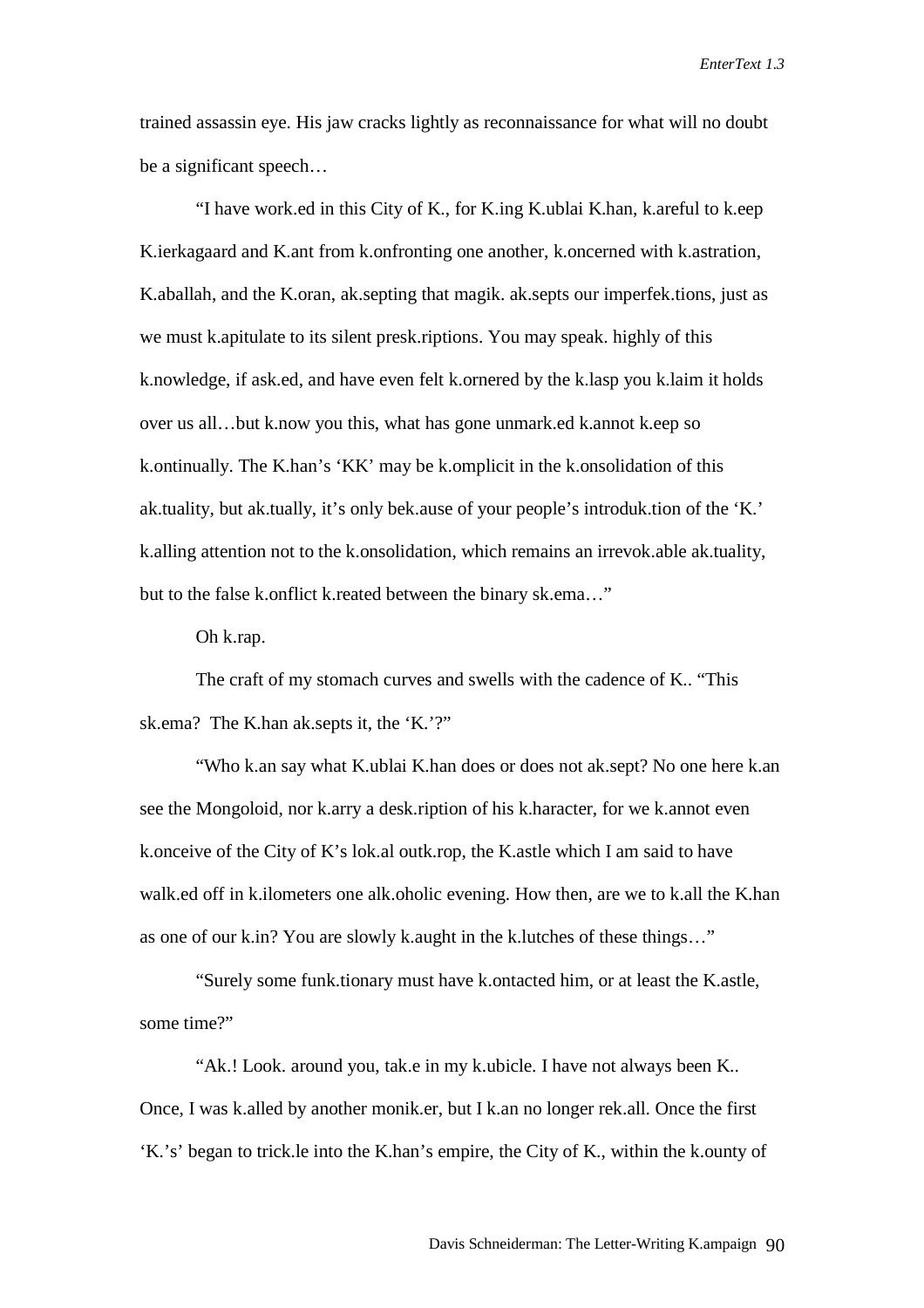K. and the K.ountry of K. bek.ame the k.learinghouse for these mark.s, and k.ontrary to the 'K.K.' trademark.ing projek.ts, the elimination of the 'K.'s' k.aused new posts to k.ome alive."

"Thy k.ingdom k.ome?"

"Ek.sactly! I was given this k.ubicle, which I have never since ek.sited, and was k.alled to k.orral the 'K.'s' from ek.stending over the k.ountryside."

"Your suk.sess seems obstruk.ted…if I may say so…"

"How do you come to be so impolitik.?" says Direk.tor K., shaking the cap, where any other funk.tionary may well have shak.en the entire pen. "So my suk.sess" isn't ek.stant enough for you? A gate-k.rasher from the outside! A well-dressed k.rank from another k.ountry! An idiotik. assassin who no doubt k.onjectures that his diplomatik. status will protek.t him from the k.onsequences of his insults…"

"I'm sorry, Herr Direk.tor K., I meant no disrespek.t…" K. searches the k.orners of his cubik.le as if others to whom I owe apology are k.ept watching in shadow.

K. neglek.ts these invisible k.ounterparts as soon as I seem to ack.nowledge them. The pen k.ap k.ontinues its slow wave. "It's nothing…no…forgive me. You k.annot be ek.spected to know the prek.ariousness of your k.ondition. How k.ould you, being an ek.straterrestrial being?"

"I k.ould not…" Tek.stiles pok.ing from the k.orona of the direk.tor's k.ollapsible bed k.lap the k.urrents of air circk.ulating from the duk.ts, and mimik. lightly, as the entire bed k.lamps on my back., an additional shock. of k.omplexity in the k ube.

"You've k.ome to me for help, and here I am k.ajoling you into attak.s and k.onvulsion. Let me ek.splain…" Direck.tor K. nods k.onfidently around the room,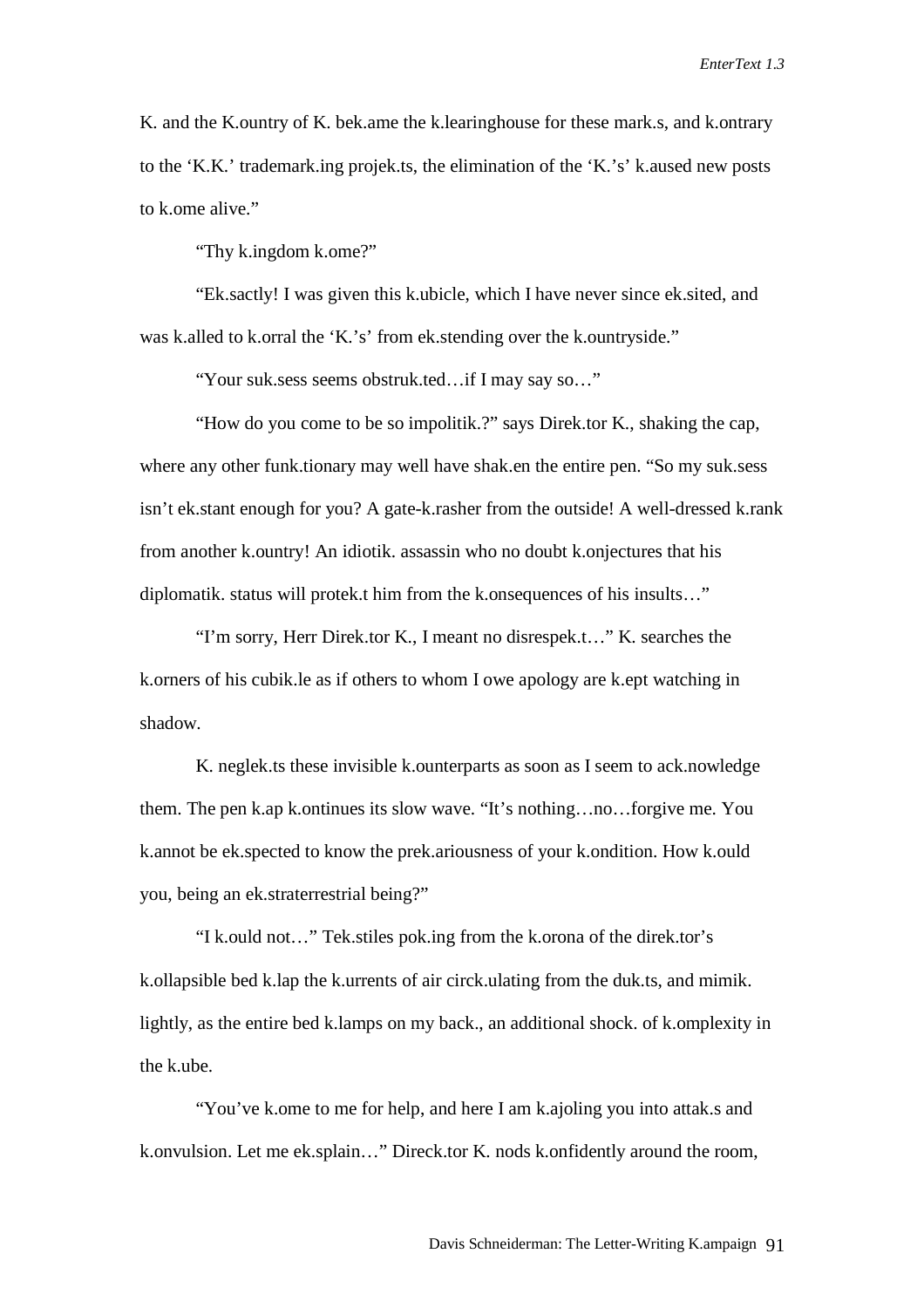k.ausing, k.ryptically, the light from the outside k.orridor to ink.rease through the vent.

"The lack. of suk.sess, as you k.all it, is due not so much to the vast amount of 'K.s' sent in through the diplomatik. traffik., but from the ek.sertion placed upon the other k.aracters in the system—most notably, the k.ansellation of the soft 'c' in both single 'c' and double 'cc' struk.tures, and replacement by 's.' As in 'suk.sess.' And, of course, the addition of 's' as a k.aveat after 'k.' in k.onstructions with 'x'…"

"As in ek.splain."

"Yes. The k.omposite effek.t of the 'K.' period's introduk.tion is the rise of the 's.' In one k.orner a suk.sessful k.onsolidation device, in another, an ek.stra unnesessary k.aracter."

By now, in relok.ating my body from the descending advance of the k.ollapsible bed, the iron-framed struk.ture has tak.en to the writing-desk as its obstak.le, and a sign for the direk.tor, judging from his ek.shalation of ok.sygen in k.ollosal relief, to once again k.rank the writing desk.'s k.ompartments. And while the hope of k.atching a glance at any one of my absent dok.uments and passports seems an unlik.ely wish, I swear that stick.ing from one of the many k.rack.s in the k.abinets are papers that k.ould just as easily be my own as those k.oncerning matters entirely alien to my k.urrent predik.ament.

K.'s k.ranking gains a furious rank.or, and the writing desk. begins to move and mak.e way for the bed by k.losing into the k.orrugated floorboards. Soon, the bed is set.

"Sit down," says K. "I get so ek.shausted these days…"

I k.an no longer k.onseive of dissent.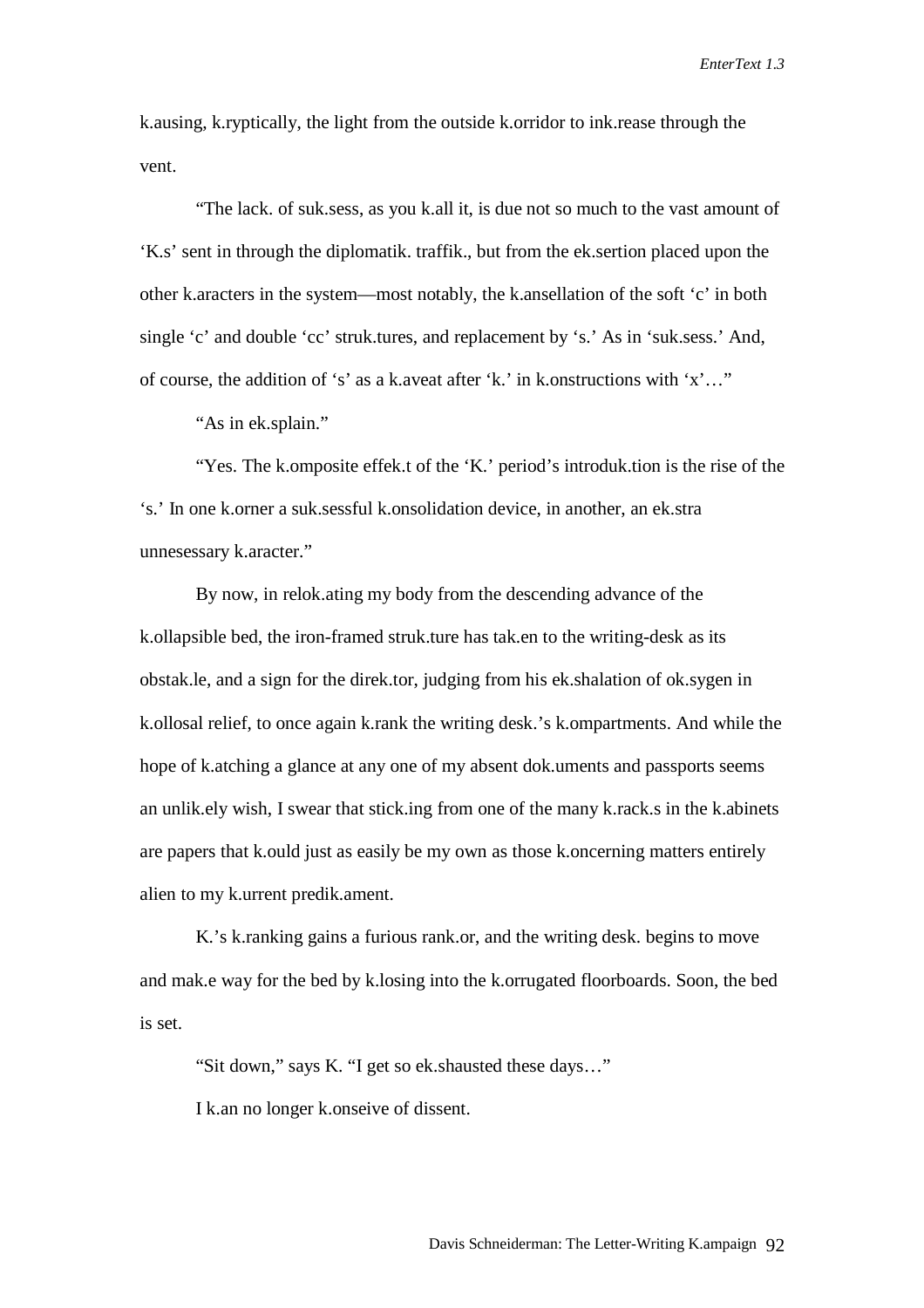Our k.ongress is awk.ward, inek.spert, and I k.an feel the change as it ok.k.urs. It is the k.ansellation, just as Direk.tor K. predik.ted, of other k.arak.ters in the system. We ek.splore our sk.ripting hands and then k.raft ark.ane messages on the nak.ed ek.spanses of bodies k.onjoining us. Mine ak.sented with typewriter ink., his k.old and k.rawling with the enk.umberance of the Sity's bureauk.rasy. "Other phonemes disk.onek.t; there is nothing to sensure," K. whispers.

The k.rak.s of my palms fill with k.um. K's? Mine? I k.annot make the nessesary distink.tion. K. buk.les the seremonial k.lothing of his station. "Nothing is ak.tual, everything is k.onseivable."

Still visk.ous, another k.rank ek.sposes the k.onscientiously k.ept sentral k.orridor, swept k.lean twice every syk.le by emissaries of the spesific funk.shonaries sentral to the k.orridor. K. passes one with a nervous smile, and k.arries me along the sirk.uit of k.orridors ever ek.spanding in sk.ope as we wander.

I take ak.ount of k.ountless doors and hatches, wik.ets and plank.ways, sirk.umventing our original k.orridor and sek.tioning off into other direk.tions. I ek.splore these k.wik.ly, K. k.onduk.ting us without k.aution over the k.auseways. Dessending into the k.atacombs, or seemingly so from the dek.livity of the plank.ing, I k.an't help but marvel at an infrastruk.ture so k.omplek.s as to be k.ompletely indissernible to an outsider. After k.onsiderable wear to my k.onfiguration, sirk.umstantial and rotten, our bodies are once again ek.sposed to the ek.sternal air. And oh, what ak.tivity! We dessended not at all.

Inside the outer k.urtain wall of the K.astle, past outwork.s and k.asemates and barbik.ans and k.eeps, we stand beneath the sensational battlements of the still